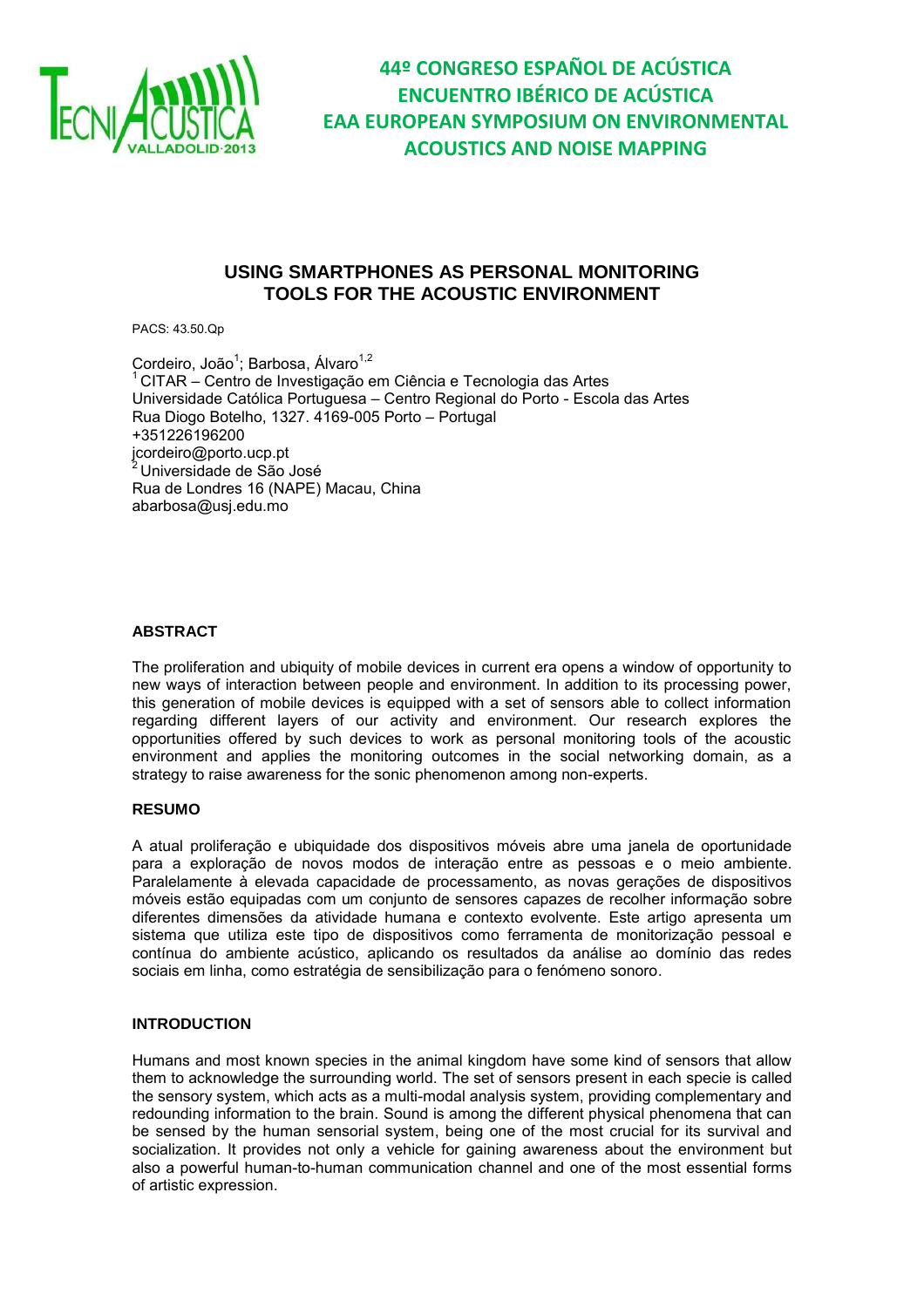

In this research project we have focused on the properties of environmental sound, more specifically under the umbrella of soundscapes. The soundscape concept was first coined by Murray Shafer to describe the sound of a particular location in a particular time, analogously to what happens in the visual realm with the term landscape [1].

Schafer was the main promoter of a new scientific subject called Acoustic Ecology, which debates the relation between sound and environment. Drawing from his background in music composition, Murray Schafer assumes the global soundscape as a musical piece, where all humans are regarded as musicians and potential composers. He aspires to a positive balance between human-produced soundscapes and the natural soundscapes of earth [1]. This balance is, by necessity, anthropocentric as it regards man as the disturbance and victim at the same time, and demands from individuals an increase on their level of awareness of the acoustic environment at any given time, that is to say, their sonological competence [2].

The actual soundscape of modern urban areas is most of the times exhibiting high density and great intensity, shrinking the acoustic horizon to few meters around each subject. That is to say, sounds no longer have the ability to be heard far away from its source, since the sonic background of the city masks and circumscribe them to their immediate surroundings. When that happens, sound looses its potential of traveling and carrying meaning across the community and people gradually loose the ability to listen. A paradigmatic fact is the increasingly habit of using headphones to listen to music or other type of audio content. Such practice confines the social experience of listening to an individualized experience. People no longer listen to their environment; they prefer a lonely sonic experience that, actually, creates an acoustic bubble, separating them from the sonic environment. One of the reasons people do that is because sounds of the city are no longer meaningful as they are harmful and unpleasant. The city traffic noise and the subway noise are just some of the examples of sounds that contribute to create an unpleasant soundscape in urban areas, which results in a conflict between the individuals and the acoustic environment.

The research presented here has the underlying goal of promoting sound awareness among people, to make the average people realize that sound is underrated in our actual society, due to the fact of the overload of the urban soundscape. By raising awareness and promoting sonological competence, people will also be more exigent regarding their sonic environment, compelling stakeholders to change their attitude towards the acoustic design of urban areas.

In order to reach that goal, we developed a system based on mobile computing, context sensing and social media, applying some of the properties of sound to the social media (SM) domain.

We chose SM as a way to demonstrate our goal for two main reasons: 1) SM it is nowadays widely used among people around the world and; 2) it is based on sharing users personal information, most of the times regarding their current context and activity (where they are, with whom they are, what they are doing, how they feel, etc.). As we mention before, sound is good providing information about places and activities, therefore we are able to use this information for enhancing the online social networking experience.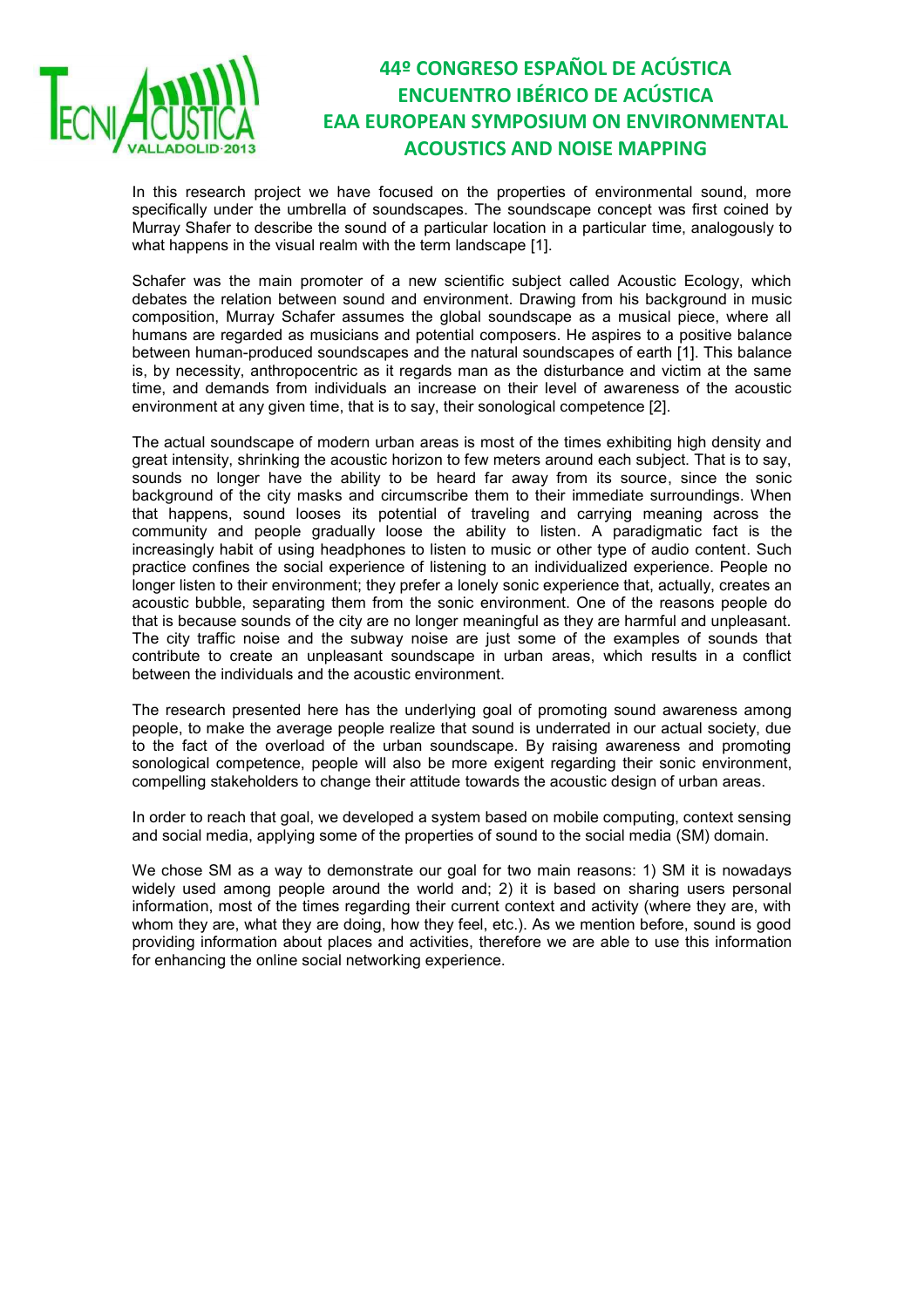



Figure 1 - Hurly-Burly GUI

### <span id="page-2-0"></span>**HURLY-BURLY SYSTEM**

In this point we briefly describe the system functioning and implementation. A more detailed characterization can be found in [3] and [4].

The system is comprised of a mobile application running on iOS devices, a web application and a database running on a webserver. The mobile application is the main part of the system, since it is the most exposed to the user. It is based on the online social networking paradigm, where several users are linked and share several bits of data among them. The application has a module of soundscape sensing that continually analysis the stream of sound reaching the device's microphone (with intervals of 1 minute). The analysis produces a generic output based on the sound environment, classifying it in one of three categories, according to its source: speech, music and environmental sounds (when several indistinct/unconstraint sounds converge). Furthermore, the sound intensity is also analyzed, along with the devices movement, varying between "moving" and "still". The application sends this information (sound classification, sound intensity and movement) to the database, which, in turn, broadcast it to the "friends" network of the user. Each user is able to monitor in real-time his/her friends' soundscape description (not the sound), along with the movement [\(Figure 1\)](#page-2-0).

At the same time, the user is keeping a record of his/her data that can be later accessed through the web application on a web browser. The application was written in C++, using OpenFrameworks for the main programming block and PureData for the sound classification algorithm (wrapped inside C++ using PdLib).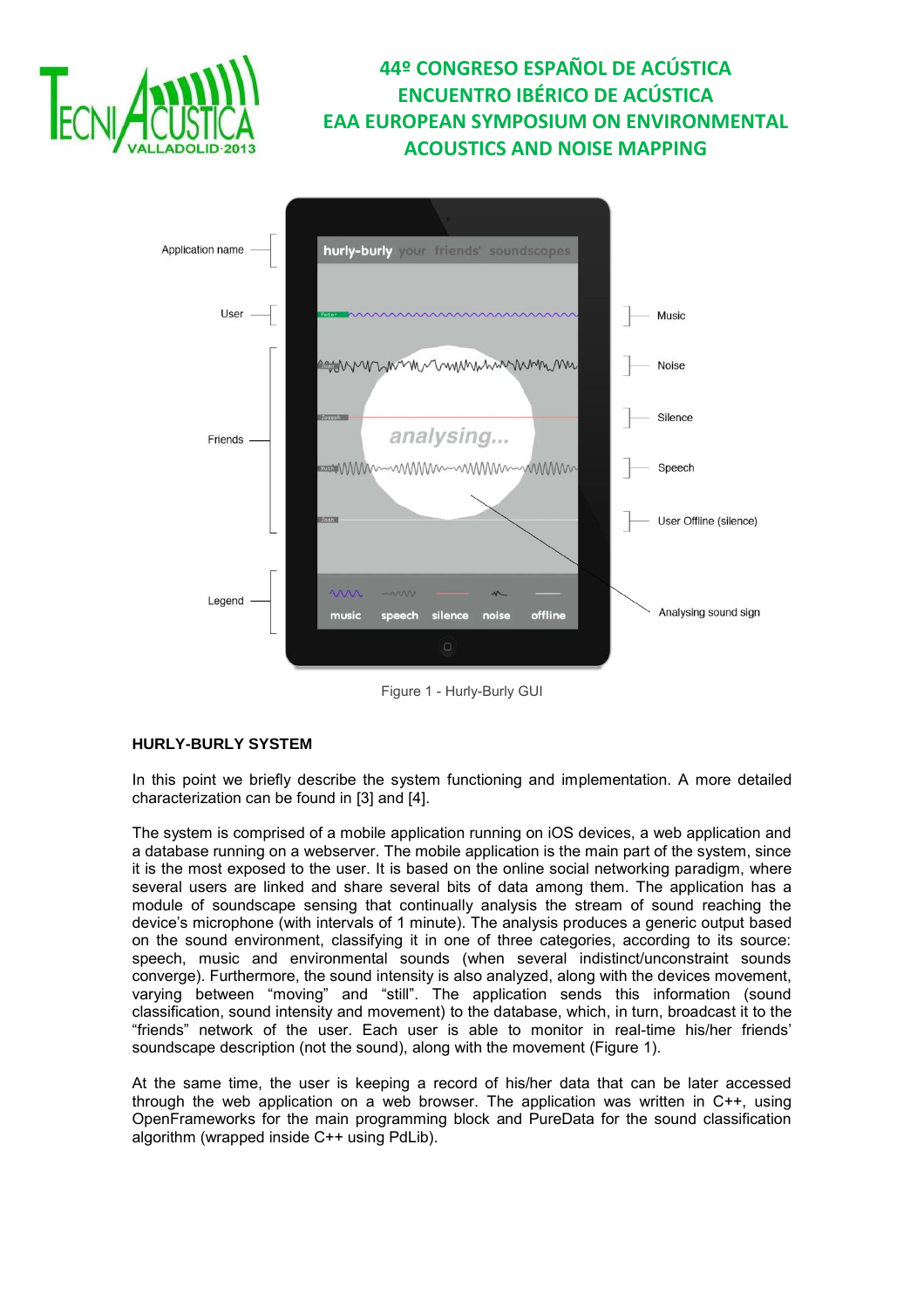

The web application presents an interactive graph were users can browse through their soundscape history; each sample is represented through a point that displays different colors according to the type of sound analyzed, and a vertical value depending on the sound intensity [\(Figure 2\)](#page-3-0). The graph affords scrolling and zooming on the temporal axis (horizontal). The web application was programed in HTML, PHP and a JavaScript library used for the graph plotting (Google Chart).

The database server is responsible for keeping a record of all the users, their connections (links) and all the collected data. It is a fundamental part of the system but invisible for the user. It is programmed using MySQL with a PHP web interface.



Figure 2 - Soundscape history graph

<span id="page-3-0"></span>The overall performance of the system was good. Only the classification algorithm presented some faults, occasionally misclassifying steady environmental sounds (e.g. air conditioning systems) as music.

### **RESEARCH METHODOLOGY**

The choice of a research method always depends on the phenomenon being studied and the scientific field in which it is pursued. More traditional sciences – like physics or astronomy have long established their methods, while younger and emergent sciences – like HCI or network science - are still consolidating their fundamental procedures. Our research project lies in a multidisciplinary field that aggregates different areas of knowledge such as – but not limited to - HCI, Acoustics, Sociology and Psychology. Therefore, the designated methodology should comply with the best practices observed in each of these sciences, merging and adapting to the project's demands.

Our methodological approach was based on the development of a mobile application, which users utilized in their daily activity. This application was our main research tool, providing us with quantitative data from user logs; and setting the context for surveying the users, after those having used the application (granting us with qualitative data). The methodology suffers a great conceptual influence from *cultural probes<sup>1</sup>* design methodology, developed by [5], which tackles

<sup>————————————————————&</sup>lt;br><sup>1</sup> Cultural Probe is the name given by the authors to a set of crafted materials (not typical research materials such questionnaires, but postcards, maps, stickers, disposable photographic cameras and sketch books), which are distributed among groups of participants in the experiment, in order to document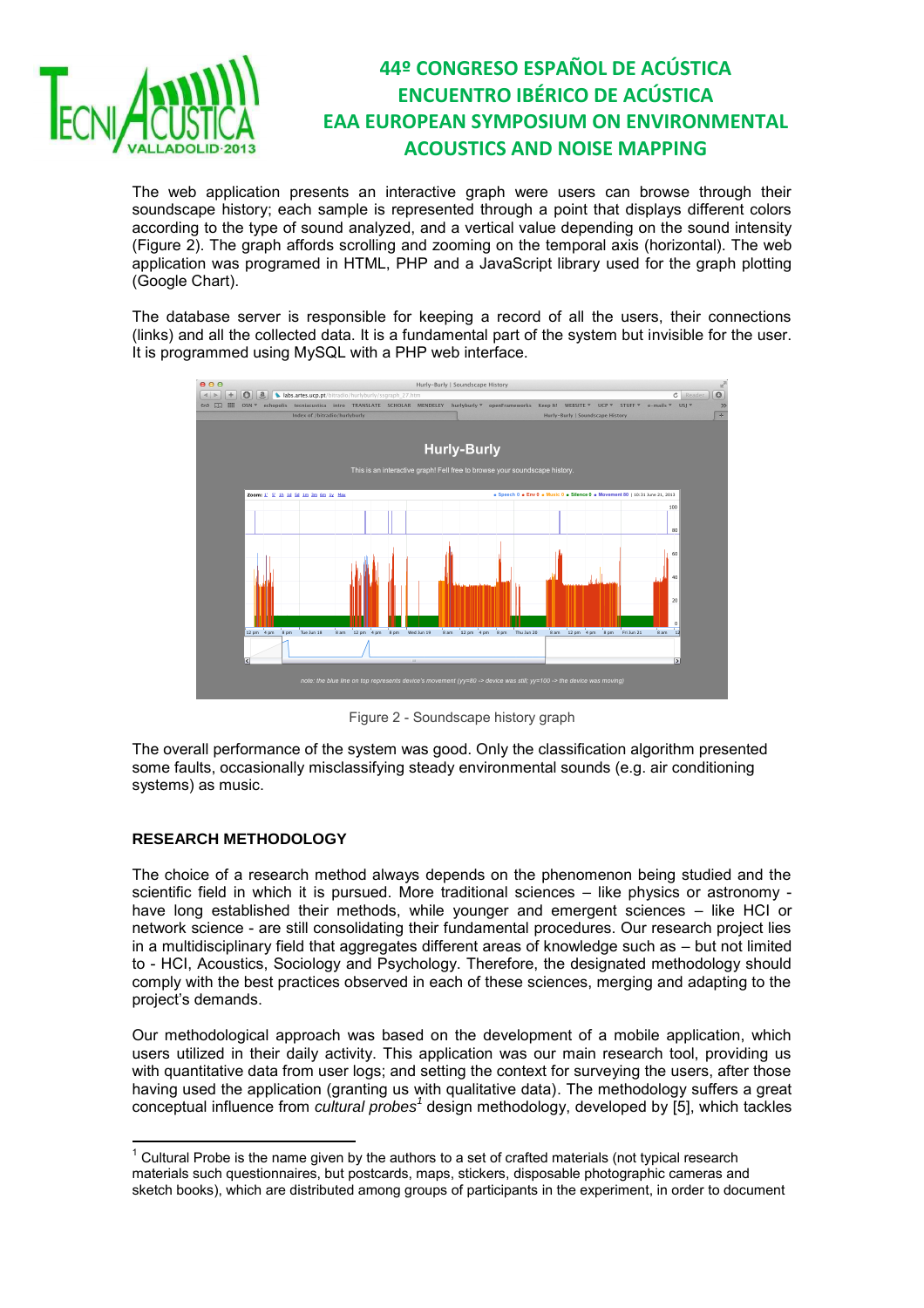

1

# **44º CONGRESO ESPAÑOL DE ACÚSTICA ENCUENTRO IBÉRICO DE ACÚSTICA EAA EUROPEAN SYMPOSIUM ON ENVIRONMENTAL ACOUSTICS AND NOISE MAPPING**

the problems from an "artist-designer" tradition rather than purely "engineering-based" approaches. As in Cultural Probes methodology, we are also not searching for a solution to a precise problem, but instead giving people the opportunity to experience their environment and technology in novel ways and assess their feedback, in the hope of getting valuable inputs for future models an theories, that may then be materialized into everyday objects or practices. Furthermore, we highlight and relate to the importance given to the "*tone and aesthetics of the probe materials"* (which in our case is the mobile application, project's website and questionnaires) in order to reduce the distance between general public and the vernacular scientific world.

#### **EXPERIMENTAL PROCEDURE**

The first step was the selection of a sample of subjects to participate in the experiment. In order to ensure external validity, i.e. the ability to reach generalizable results, the sample had to be statistically representative of the population to whom the study concerns. The requisites for people to be selected as subjects of the sample were:

- Familiar with mobile online social network (MOSNs)
- Owner of an iOS device, supporting iOS <4.3
- Belonging to a highly clustered group
- Voluntary participants
- Willing to share private data with friends
- Willing to test unknown and experimental software on their devices

Taking into account these constraints, three tests groups were formed, counting a total of 23 subjects, which ran the application and filled in the survey. Theses groups were defined according their offline proximity, usually rooted in a common occupation (school class, work, common project). Some users were present in more than one group. We, as research coordinators, were part of all networks but did not fill in a questionnaire.

Generally speaking, subjects can be described as *young adults, both male and female, engaged in social networking, belonging to the middle class and having some relation to the media world*. One third of the subjects live in Asia and the rest in Europe; one subject was living in Canada during the experiment. The groups are not representative of the whole worldwide population but they significantly represent the user profile mention above.

Group 1 – Communication and Media Students / USJ - This was the first group to test the application. The group was formed by 9 students from Communication and Media Licentiate in University of Saint Joseph, Macau. They are aged between 19 and 23, 3 male and 6 female subjects, all students and most working part-time.

Group 2 – Staff from Sound and Image dep. / UCP - Teachers and researchers on the Sound and Image Department and CITAR – Research Center for Science and Technology of the Arts, in the Portuguese Catholic University, in Porto, formed this group with 10 members. It is aged between 27 and 42, and has a gender distribution of 6 males and 4 females subjects.

Group 3 – Hurly-Burly Team - This group was composed of people that worked on the conceptualization and graphic interface of the application. It is a group specialized in interaction design, therefore expert in the field of HCI but not necessarily in the sound domain. This was the smallest group of the whole experience, with four members only, aged from 24 to 32, one male and 3 female. They were all regular users of online social networks.

and register their ideas about a place or a phenomenon. The probes are later returned to the researchers to be analysed.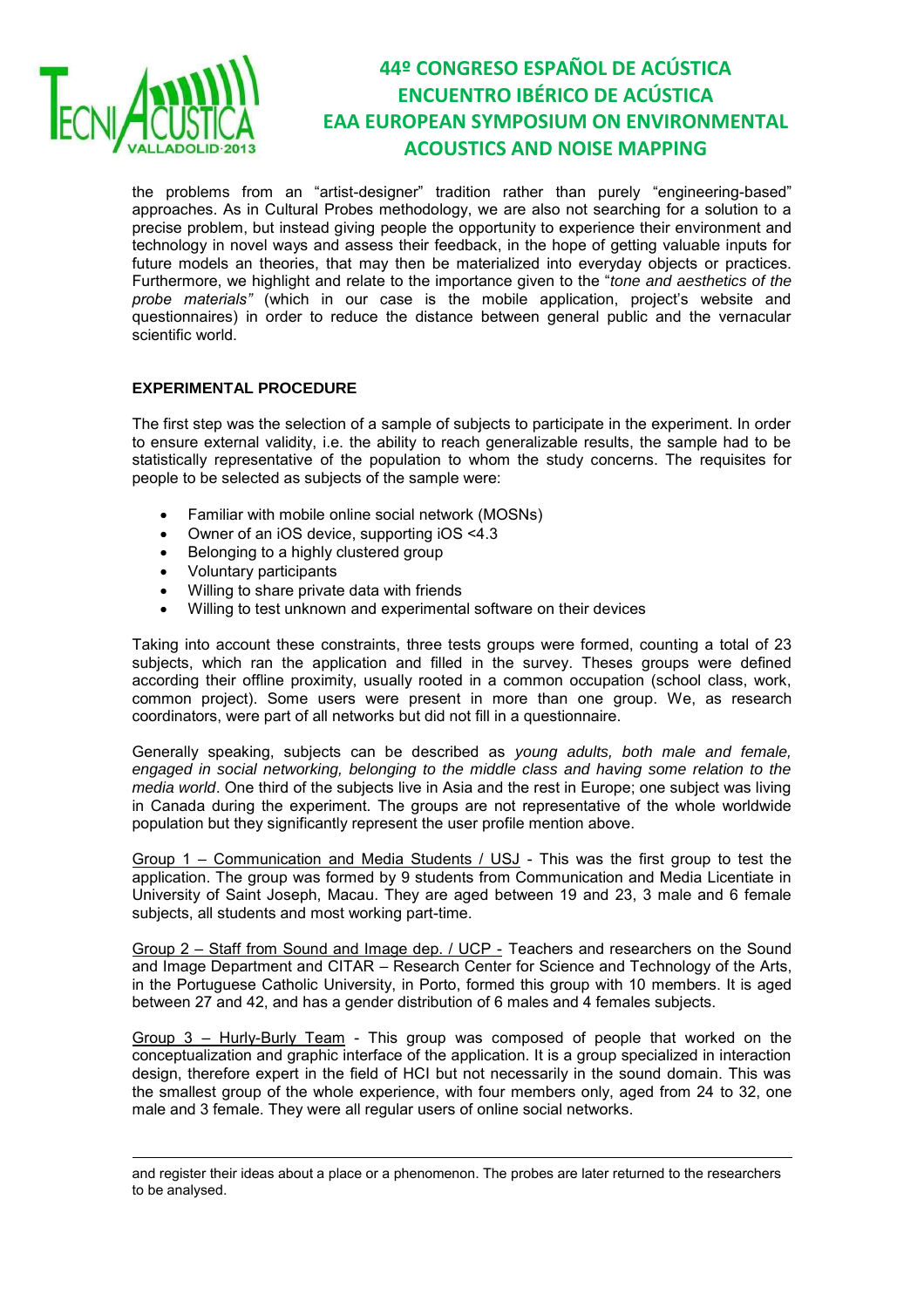

The tests occurred separately in each group and followed the order mention above. The time frame for running the test in each group was approximately three days. During this period, users were asked to run the application as long as possible, including during the night. An indicative period of 24 hours of use was set as suitable.

After running the test, a questionnaire was delivered to the subjects, in order to assess their experience using the application and collect information about the users and their relation with the topic of mobile sound, online social networking, self-disclosure and privacy. The questionnaire was produced in the digital format, created and distributed by e-mail using Google Drive (Form document).

Accompanying the survey was a link for a webpage containing the interactive graph, displaying the history plot of users sonic and movement activity. The link was only sent to the users showing a significant amount of data and was necessary for answering one question of the survey.

#### **RESULT ANALYSIS**

The sample is comprised of 48% male respondents against 52% female. While there is a balance in the overall sample, the group comparison show that USJ and HB groups have a higher rate of female participants than UCP.

Regarding the age of the participants, the groups are also distinct, in particular USJ and UCP. The former is comprised of undergraduate students with an average age of 20 years old. The last is comprised of teachers and researchers, showing an average age of 34. There is a gap of fourteen years between these two groups. HB group is situated approximately in this gap, presenting an average age of 27 years old.

The nationality of the subjects is very diverse due to the fact that the experience took place in two different continents. Moreover, universities tend to be a place of international confluence. Also in this variable the groups differ: HB and UCP tend to mainly constituted by Portuguese people, while the USJ group is mainly comprised of Asian nationalities.

Regarding Social Media use, Facebook was, by far, the most popular SM service among participants of every groups, with 70% of the share. When enquired about the regularity in which they use SM, users demonstrate a high commitment with this kind of services, regardless of the test group they belong to, with 78% saying that they use this service everyday. The reasons why people use SM tend naturally to the "social" dimension of these services, based on the exchange of text messages, audio, *likes*, voice chats, etc. However, this focus is not completely homogeneous through all test groups. For example, the younger group of USJ clearly prioritizes *leisure* as the second reason for using SM, while the older groups are more focused on the selective information they can collect via this service.

Focusing on the social dimension of SM, we asked participants what they were looking for: meeting new people or mirroring their offline social network. In general, the answers were unanimous: participants use OSNs mainly as an extension in the virtual domain of their offline social network (85%). When asked about the content they like to share and receive on SM, answers tend to be homogeneous among the groups, electing *photos* as the most popular media (24%), followed by text (20%) and *likes* (19%).

Regarding the devices used to access SM, users do prefer laptop computers to mobile devices (48%). However, if considering tablets as mobile devices, the statistics tend to even.

The iPhone was the main device used among participants, 65% against 17% for the iPad and 18% for the iPod. During the experiment, 48% of the users carried the devices always with them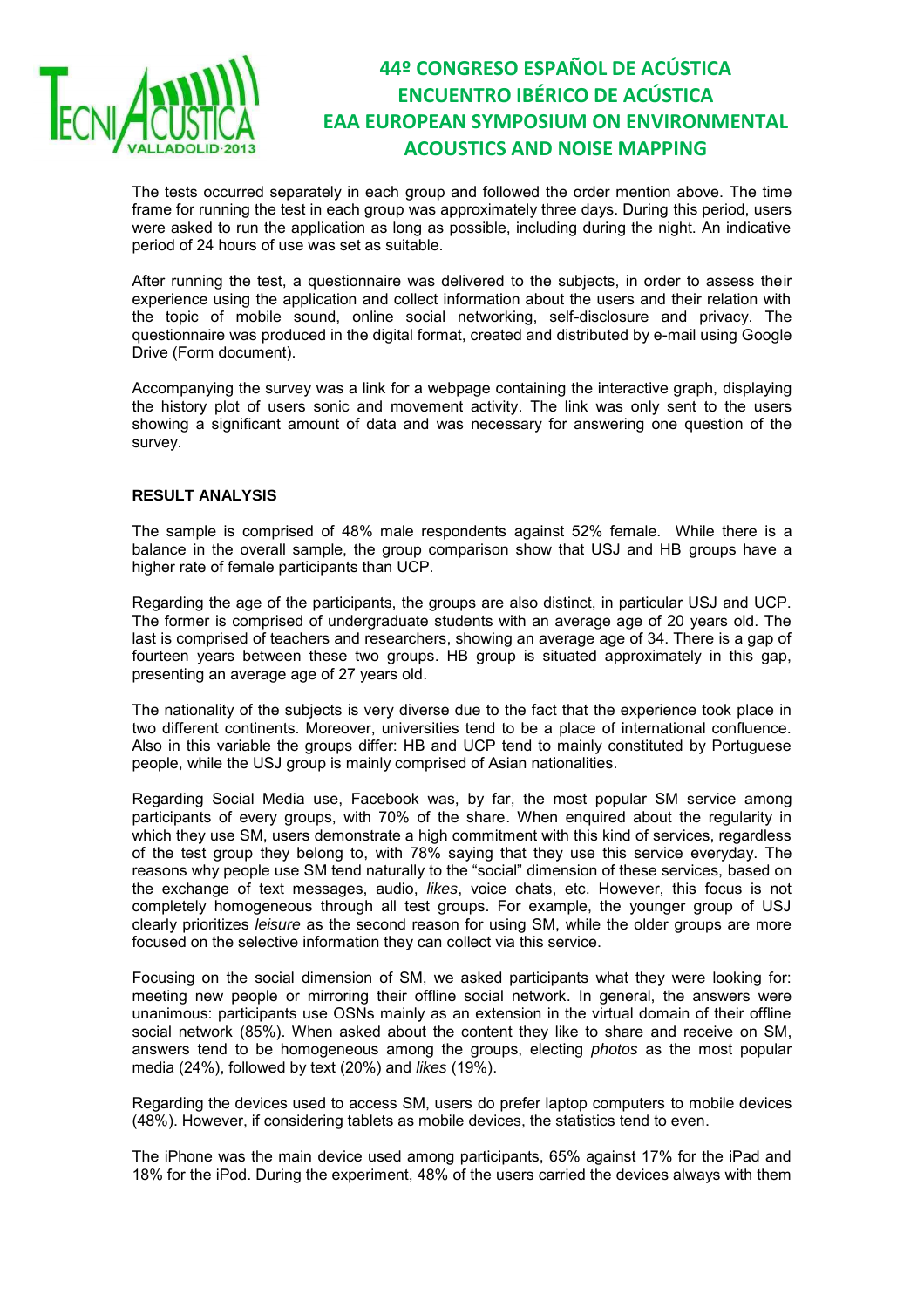

and 52% did it most of the time. Regarding the connection of the device to the Internet, 78% of the users had the device always or almost always connected, while 18% were connected half the day and 4% only occasionally connected to the Internet.

From a scale of 1 to 4, where 1 is "understood completely" and 4 is "I did not understood at all", 52% of the enquiries evaluated their general understanding of the application goals (question 4.1). as "1" (excellent) and 39% as "2". Only 9% replied "2" and no one reported total ignorance about the application goals. Regarding the easiness of working with the application, in a scale of 1 to 4, the results were also positive, with 61% of users evaluating as "1", 17% as "2" and 22% as "3".

Concerning the application performance, the majority of the users evaluated it as "working well" (48%) or "working with minor problems" (34%), while 9% reported "major problems" and 9% did not produce any evaluation. However, separating the evaluation results by the users of different devices, the results show that iPhones users reported significantly more problems than other users. When questioned about the first reason that would take them to quit the application, 72% of the users replied "low battery" issues, 21% evoked "privacy issues" and 7% mention "all the reasons" as valid to quit the application (this question was posed only to the group UCP and HB). When enquired about the GUI, in particular the representation of the sound, 69% of the users replied that they like the representation and understand the match, 15% understood but did not like, 8% did not understand and 8% was not sure (this question was posed only to the group UCP and HB). Participants were inquired about their knowledge about the soundscape concept, 70% said they knew the concept, 26% *more or less* and only 4% ignored the concept. The second question related to the topic of soundscapes addressed directly the potential of soundscapes as an enhancer of social interrelations (question 4.5). From all the respondents, 4% denied this possibility and 26% were very skeptical about it, however 26% recognize some potential and 44% are sure about it.

Regarding the issue of privacy in the context of SM, we asked participants to imagine a new version of Hurly-Burly application where the actual soundscape (the sound recording) is shared within the network. The results show that 17% of the users would never use an application like that and 39% would use it in very controlled situations only. 31% said that they would use it with caution and merely 13% evaluated this feature as very appropriate and useful.

When correlating these results with those obtained in the previous question, one observes a direct relation between the willingness to share sound and the acknowledgment of HB as an ONS enhancer (correlation = 0,6; [Figure 3\)](#page-6-0).



<span id="page-6-0"></span>Figure 3 - Correlation between sharing sound and HB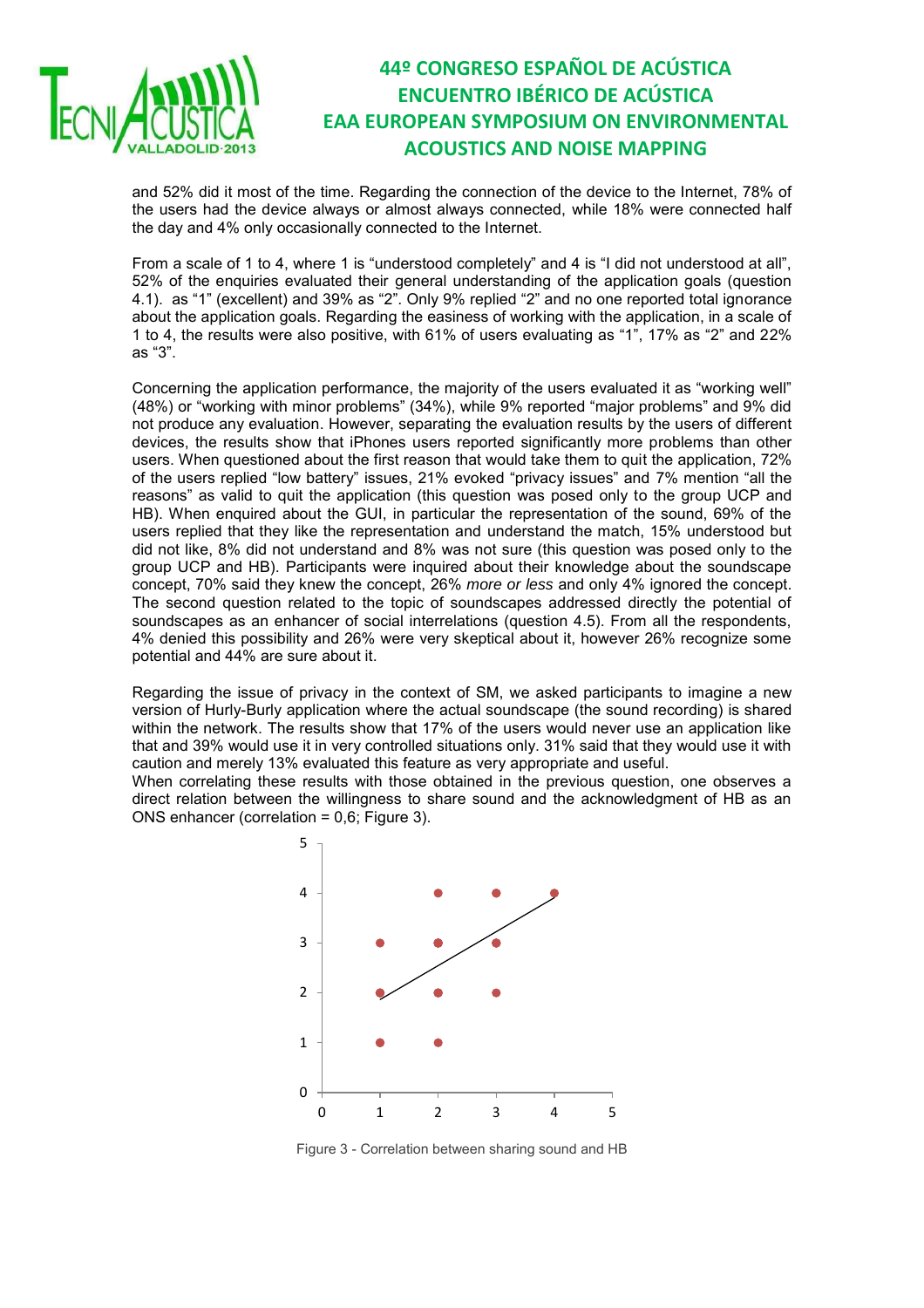

One of the questions addressed the use of HB-like applications as tools for active participation of citizens in noise control activities, namely by monitoring noise pollution levels. In this matter, 61% of users agree that such applications are useful for this end, 30% believe in that possibility but are not sure and only 9% are skeptical but do not deny it.

Also in this topic, when we characterize the respondents according to their knowledge about the term soundscape, becomes obvious that those who know the meaning of the word are more inclined to accept HB-like applications as monitoring tools at the service of noise mitigation actions.

Finally, we enquired participants about the plotting of their soundscape history, which they accessed through the web application. The results show that 46% of the users recognized the match between the plot and their activity during the test, although some periods did not match. 46% affirmed that they were able to recognize some parts but not in general and 8% did not find any match (only HB and UCP groups answered this question).

#### **DISCUSSION**

In our sample, younger groups of students tend to use social media applications as a way of entertainment more than the adult users, which are more inclined towards a utilitarian usage. The groups from UCP and HB elected information as the second use for SM, after socialization, while USJ group (the younger group) chose entertainment. These results show that our sample is, partially, in tandem with the findings of (Dunne, Lawlor, & Rowley, 2010) and (Cheung et al., 2011); however, extensive studies are lacking in academia regarding the age distribution of users intentionality in SM and OSN. In any case, one may say that the technology behind both uses – entertainment and information - is very similar and is based on powerful sindicalization algorithms, which perform a gate keeping task, tailored to the users' interaction and identification profiles.

When users are asked about the things they most like to share/receive in SM, contextual cues are among the least considered. Our study shows that only 8% of the sharing options contemplate information about the context of the user. The two options are people accompanying the user (4%) and geo-localization (4%). One may argue that text messages and photos - two highly regarded options – are mostly about context, but not necessarily. This fact raises the discussion about the relevance of soundscape analysis in SM, since not many users are prone to share contextual cues. Nonetheless, one of the reasons that refrain people of sharing more contextual cues is privacy. A system based on soundscape analysis may overcome these constraints by providing contextual cues without sharing sensitive information. The answers to the questionnaire also demonstrated that our sample accompanies the overall tendency observed in SM, of moving into the mobile world (State of the Media: The Social Media Report, 2012). The dominant device for accessing content in SM is still the laptop (48%), but mobile devices are becoming more prominent. When combining desktop and laptops computers in one category the score reaches 52%, against 48% of both mobile and tablet devices combined. This fact opens wider perspectives for integrating ubiquitous computing features in SM, which is also supported by the increase of computing power in every new generation of mobile devices.

From the direct analysis of the results, we noticed that people have the habit of carrying their mobile devices on a daily basis. Comparing the overall values against the type of device, we found that iPhone users are more likely to bring their devices always with them (67%), wile the majority of iPad and iPod use them most of the time but not always (88%). Although this is not a novelty per se, it shows that mobile devices are suitable for real-time and long-term monitoring, at least from the perspective of proximity and intimacy with the user. Moreover, 78% of the participants said they had access to an Internet connection during most of the experience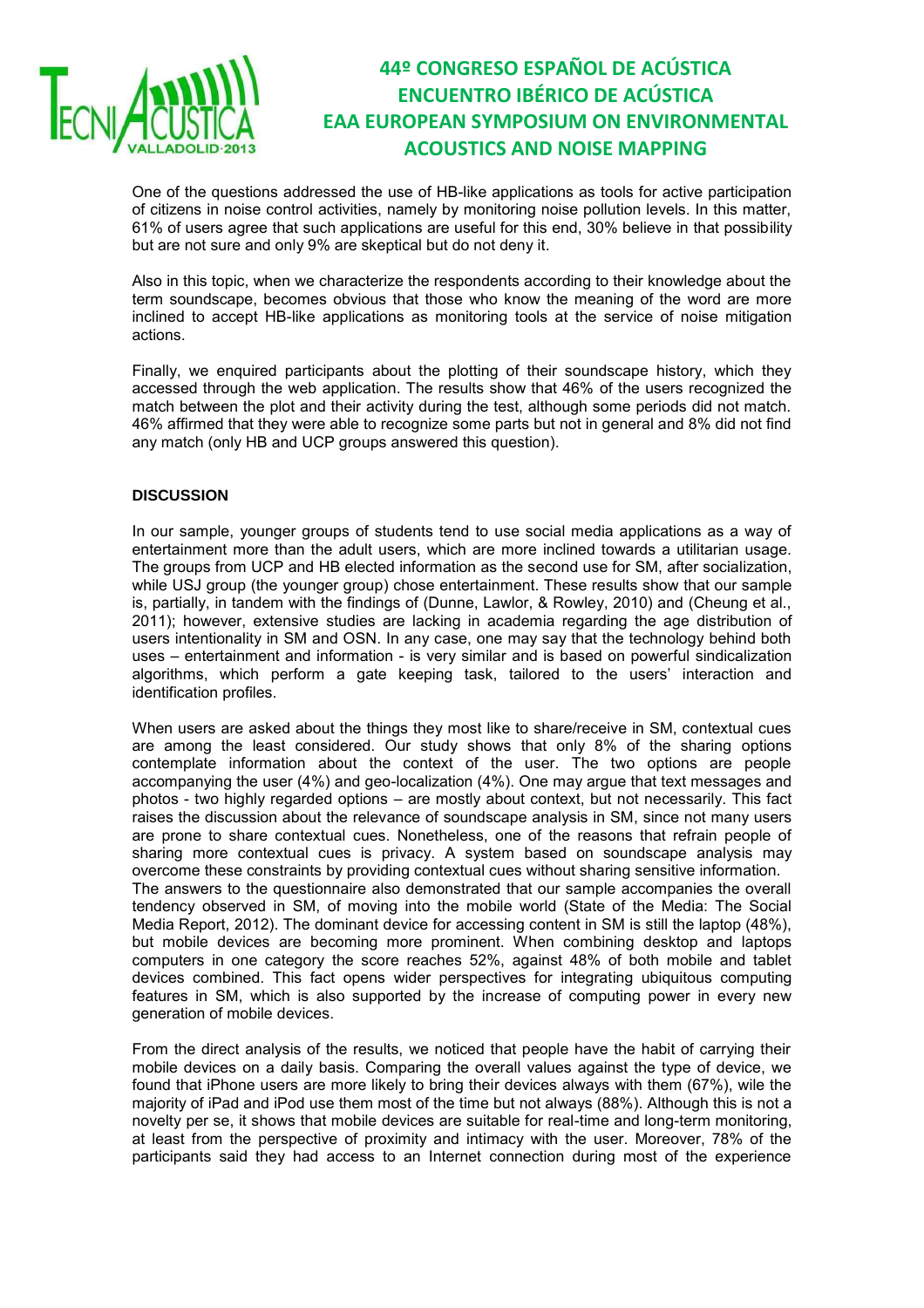

period, which highlights the "always connected" status of contemporary users. This phenomenon was cross-cultural and cross-ages.

Regarding the reasons that would take people to shut down the application, battery issues is the first with 72 %. In fact, all users of smartphones and other mobile computing devices struggle against battery consumption. This is a major impediment for long-term background running applications, being one of the reasons why manufactures like Apple present high restrictions to this kind of applications. The second reason elected by users concerns "privacy issues" (21%), showing that privacy is also an important element to have in mind when designing monitoring applications, however, we are leaded to conclude that the result is not extreme since no audio is shared. This conclusion is supported with answers to question.

Regarding the relevance of soudscapes for OSN, although 70% of the participants provided a positive vote, we found that the results were highly dependent on the application's performance and user's knowledge about the concept of soundscape. Participants who evaluated negatively the application performance ("the application worked with major problems") also evaluated negatively the potential of soundscapes as social networking enhancer. In the other hand, participants who evaluated the application positively also have evaluated positively the potential of using soundscapes in the OSN domain (above 70%). This fact ratifies our methodology: providing a working prototype of a sound-based social network is a convenient way for people to understand the potential of soundscapes in the social domain.

Moreover, when comparing the evaluation of soundscapes as social enhancers with the users knowledge of the term soundscape, results confirm that those who have a prior knowledge of the term show a higher tendency to recognize the potential of soundscapes as a social network enhancer. When people are more conscious about the sound phenomenon (soundscapes in particular) they acknowledge more effectively its underlying potential. This conclusion is the driving force of this research: creating awareness for the soundscape phenomenon in order to unveil its full potential and attain a balanced soundscape in contemporary world.

Regarding the hot topic of privacy, the results gathered by the questionnaire tend to be conservative. When enquired about a version of the application where the audio is shared, 56% say that they would never use it or would do it only in very controlled situations. Only 13% of the participants show no objections to sharing audio in SM. Comparing these results against those, where only 21% of the participants would shutdown the application for privacy issues, we conclude that sharing audio is a big step towards privacy disruption. There is a kind of "uncanny valley" where too real representation may refrain people to interact with technology.

From all the participants, those more willing to share sound are, in general, the ones who tend to acknowledge the potential of HB in OSN. This suggests that people showing a propensity for this type of applications are more open to share the actual soudscapes, revealing fewer privacy concerns.

### **CONCLUSIONS**

This paper describes a mobile computing system based on the use of soundscapes as a social network enhancer. From the results, we conclude that sound can play an important role in new SM media applications if used with caution. To much self-discloser will refrain people of using this application and so we conclude that our design approach (of not sharing audio) is pertinent. Actual mobile devices are able to accomplish monitoring tasks but battery is not optimized for such intense use. In addiction, mobile phones show worst performance than music players and tables. In order to run conveniently this kind of application, fabricants should take this in consideration and improve audio multitasking in mobile phones. Both faults lead people to quit the application, compromising its goal. The soundscape plot (when holding significant amount of data) provides a very interesting sonic profile, which matches the users activity and allows comparison of the overall intensity people are exposed on a daily basis. Finally, it is interesting